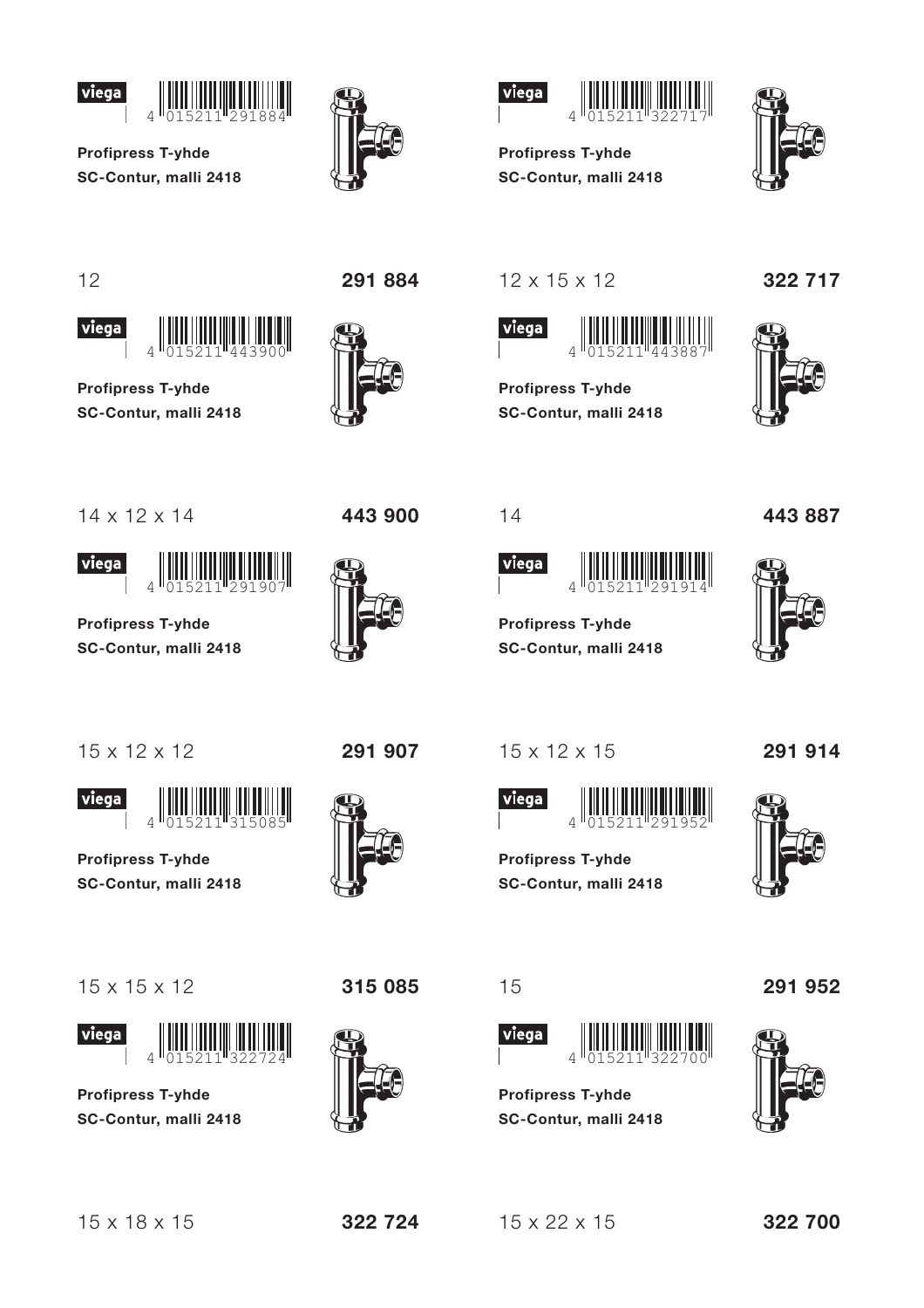







**Profipress T-yhde** SC-Contur, malli 2418



 $16 \times 12 \times 14$ 





**Profipress T-yhde** SC-Contur, malli 2418





 $16 \times 14 \times 16$ 

18 x 12 x 15

**Profipress T-yhde** 

18 x 14 x 18

 $\overline{\Lambda}$ 

**Profipress T-yhde** SC-Contur, malli 2418

viega

SC-Contur, malli 2418

viega



**Profipress T-yhde** SC-Contur, malli 2418 443 924



16

443 894



**Profipress T-yhde** SC-Contur, malli 2418

18 x 12 x 18

**Viega** 

**Profipress T-yhde** SC-Contur, malli 2418

 $\overline{\Lambda}$ 





**Profipress T-yhde** SC-Contur. malli 2418



324 827

291 921



 $18 \times 15 \times 18$ 



**Profipress T-yhde** SC-Contur, malli 2418





443 931



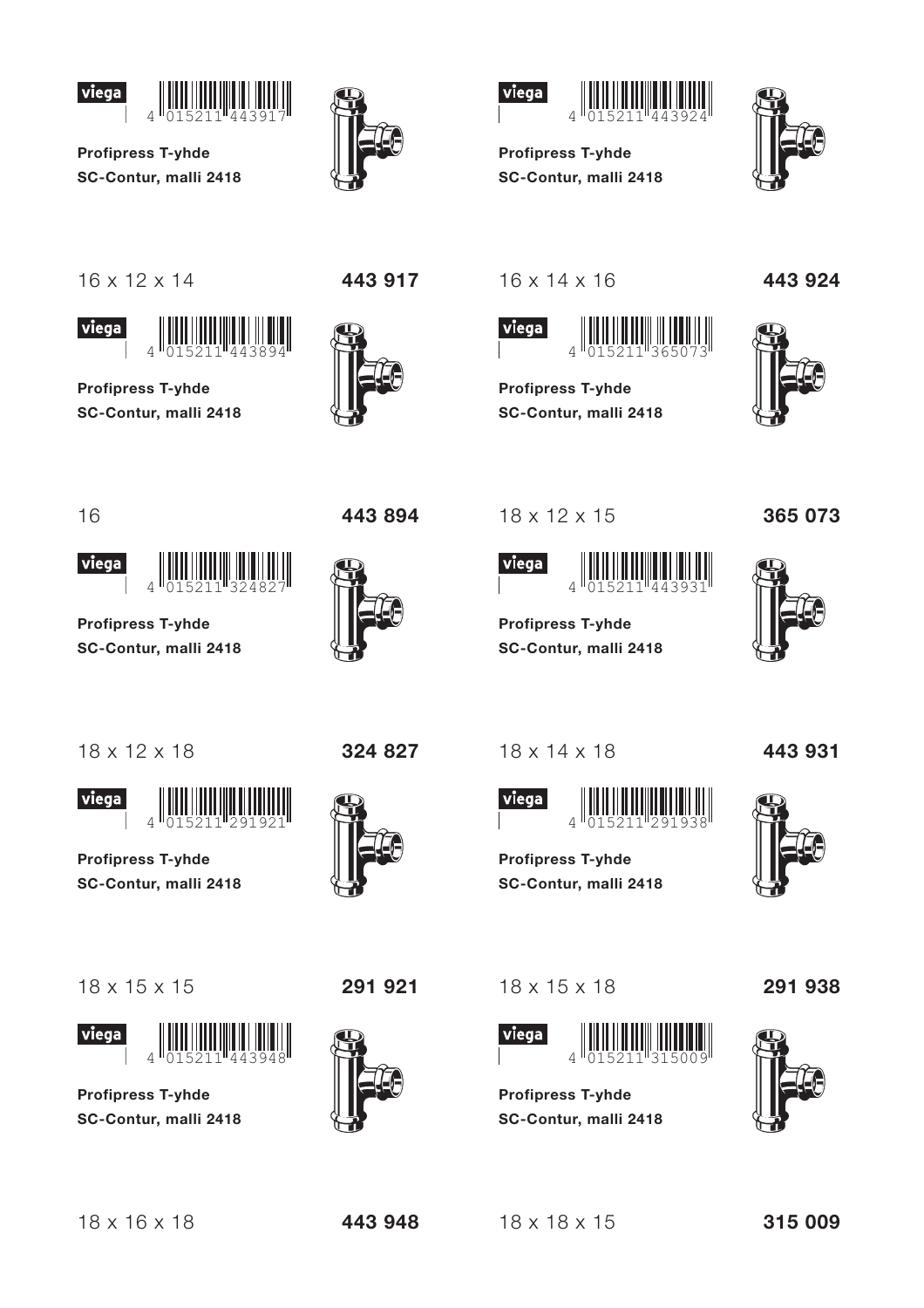







18

viega



**Profipress T-yhde** SC-Contur, malli 2418

 $\overline{A}$ 

291 891





**Profipress T-yhde** 

SC-Contur, malli 2418



**Profipress T-yhde** SC-Contur, malli 2418 322 694



22 x 12 x 22





**Profipress T-yhde** SC-Contur, malli 2418



324 834

22 x 14 x 22



**Profipress T-yhde** SC-Contur, malli 2418 443 955



22 x 15 x 15

**Viega** 

**Profipress T-yhde** SC-Contur, malli 2418

 $\overline{\Lambda}$ 

22 x 15 x 22



**Profipress T-yhde** SC-Contur. malli 2418



292 027

292 010

22 x 15 x 18





315 078

**Profipress T-yhde** SC-Contur, malli 2418

22 x 16 x 22

 $\overline{A}$ 

SC-Contur, malli 2418

**Profipress T-yhde** 

viega

443 962



 $22 \times 18 \times 15$ 

315 061

 $22 \times 18 \times 18$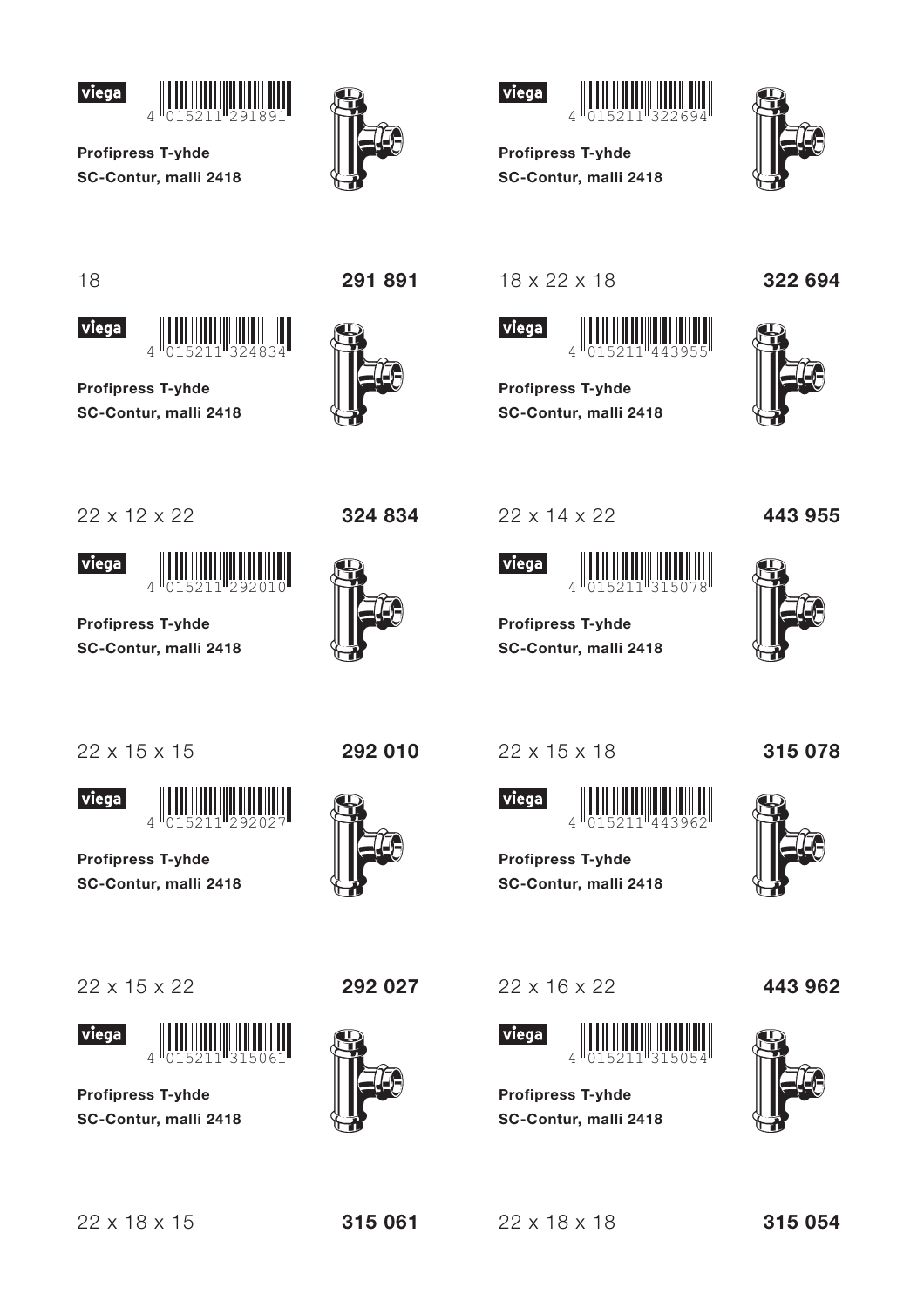







**Profipress T-yhde** SC-Contur, malli 2418



22 x 18 x 22





**Profipress T-yhde** SC-Contur, malli 2418





315 030

22 x 22 x 15



**Profipress T-yhde** SC-Contur, malli 2418





291 969

22 x 22 x 18





**Profipress T-yhde** SC-Contur, malli 2418



**Viega** 

**Profipress T-yhde** SC-Contur, malli 2418

 $\overline{\Lambda}$ 

28 x 15 x 28



**Profipress T-yhde** SC-Contur, malli 2418



295 189

322 687

22

viega

28 x 15 x 22

**Profipress T-yhde** 

SC-Contur, malli 2418

**Profipress T-yhde** 

SC-Contur, malli 2418

324 841





28 x 18 x 22



**Profipress T-yhde** SC-Contur, malli 2418





315 023

 $28 \times 22 \times 22$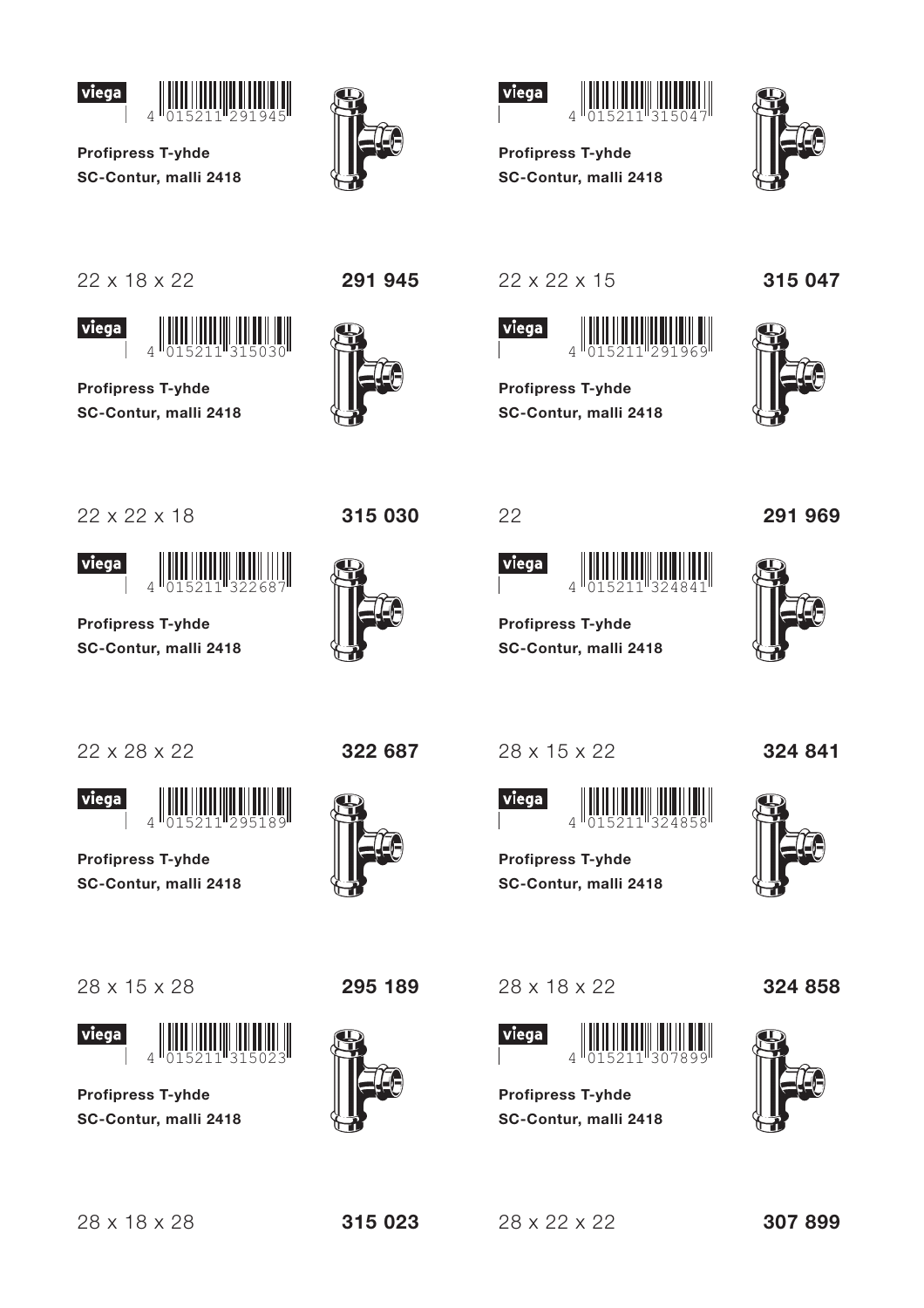







**Profipress T-yhde** SC-Contur, malli 2418



28 x 22 x 28





**Profipress T-yhde** SC-Contur, malli 2418



28 x 28 x 22

35 x 15 x 35

**Profipress T-yhde** 

SC-Contur, malli 2418

viega



**Profipress T-yhde** SC-Contur, malli 2418





28





**Profipress T-yhde** SC-Contur, malli 2418

35 x 18 x 35



 $\overline{\Lambda}$ 

**Profipress T-yhde** SC-Contur, malli 2418





**Profipress T-yhde** SC-Contur, malli 2418



292 034

35 x 22 x 28



324 865

324 889





**Profipress T-yhde** SC-Contur, malli 2418

35 x 28 x 28



**Profipress T-yhde** SC-Contur, malli 2418 324 896



 $35 \times 35 \times 22$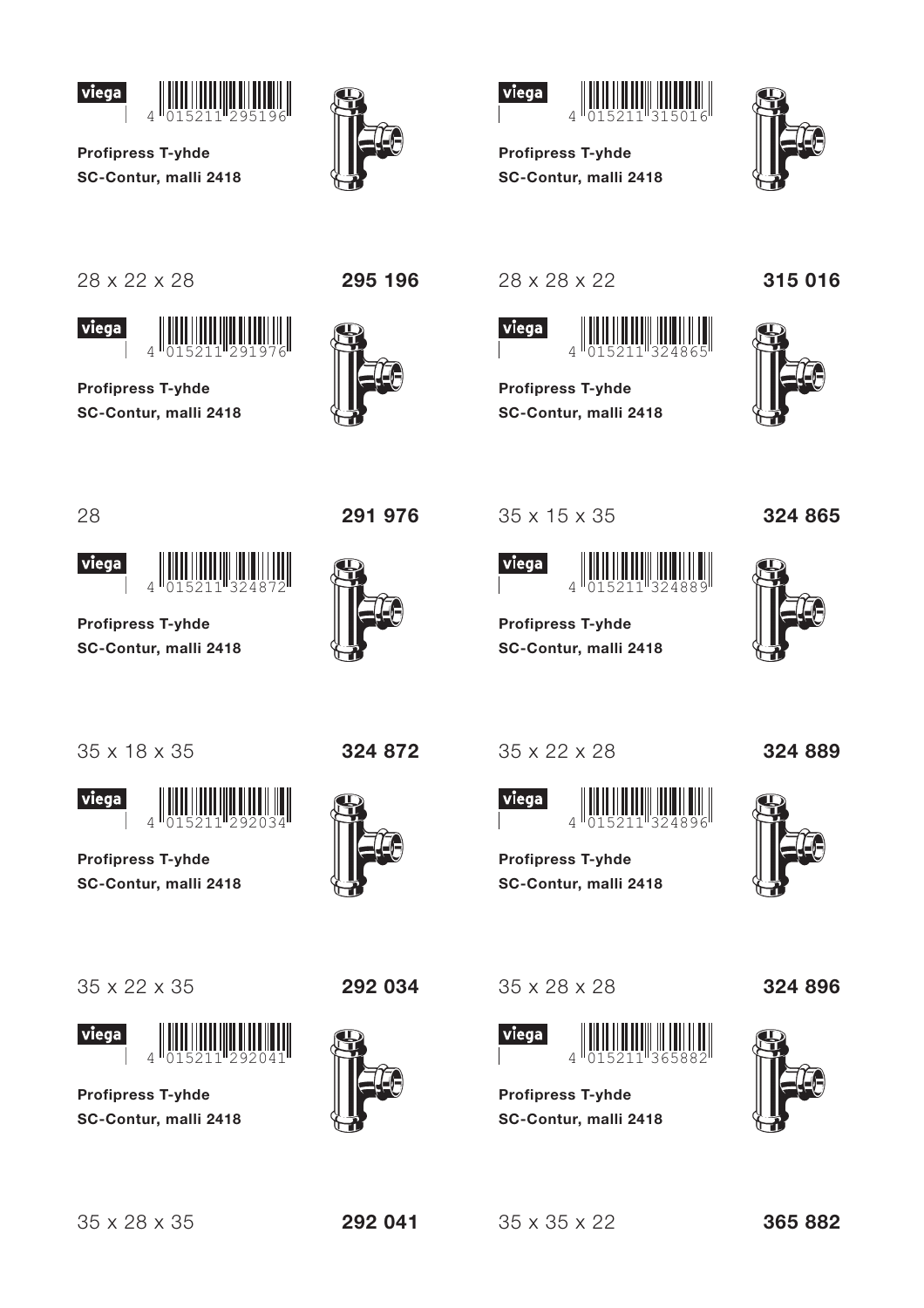







**Profipress T-yhde** SC-Contur, malli 2418



35 x 35 x 28





**Profipress T-yhde** SC-Contur, malli 2418



324 902

365 080

35



**Profipress T-yhde** SC-Contur, malli 2418

42 x 28 x 42

**Profipress T-yhde** 

SC-Contur, malli 2418

 $\overline{\Lambda}$ 

**Profipress T-yhde** 

SC-Contur, malli 2418

viega

42

viega

291 983



292 058





42 x 22 x 42

viega

**Profipress T-yhde** SC-Contur, malli 2418

42 x 35 x 42

**Viega** 

**Profipress T-yhde** SC-Contur, malli 2418

 $\overline{A}$ 





**Profipress T-yhde** SC-Contur, malli 2418



292 065

324 919



54 x 28 x 54



**Profipress T-yhde** SC-Contur, malli 2418





324 926



 $54 \times 42 \times 54$